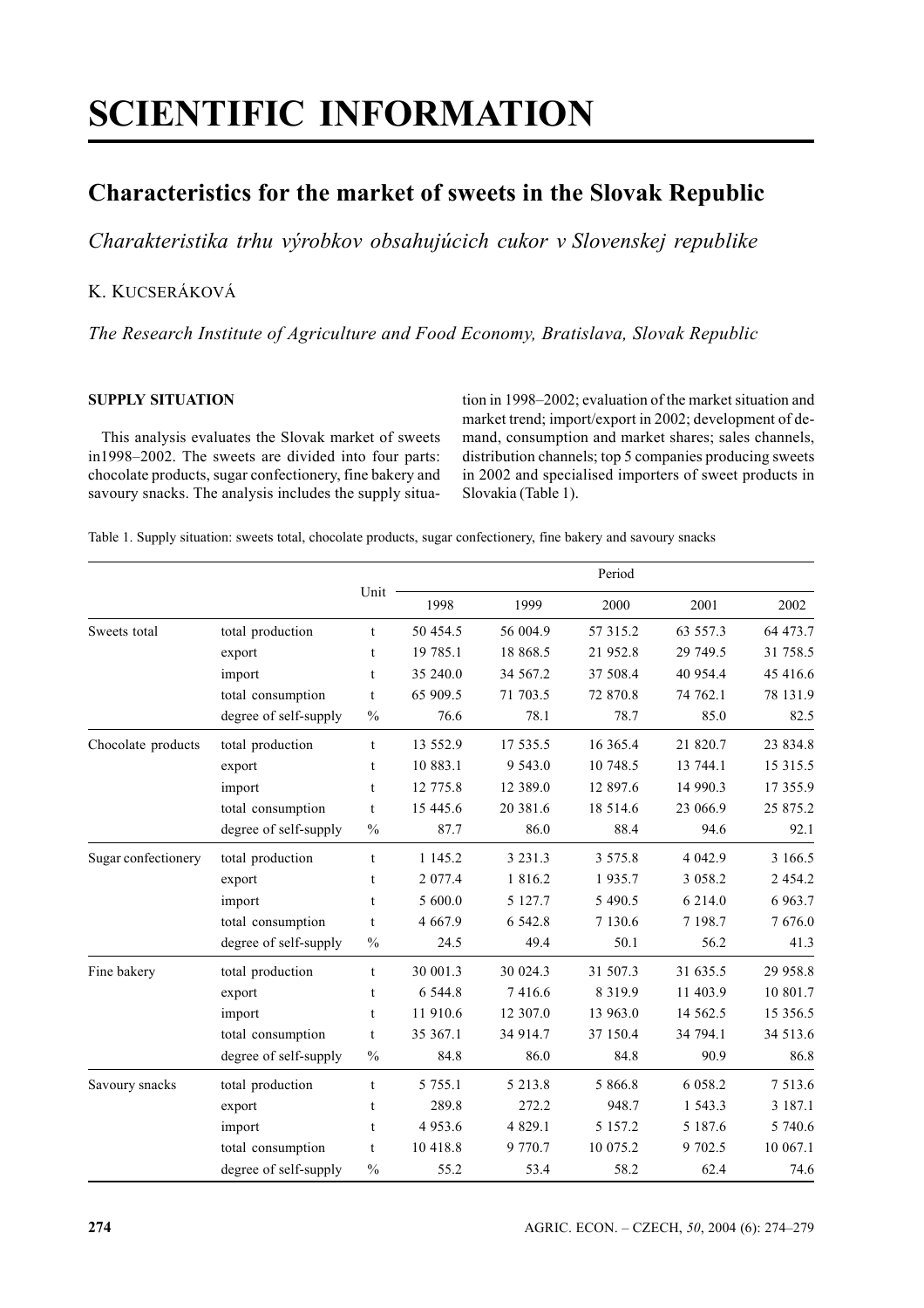# **Evaluation of the market situation and market trend**

The Slovak sweet market showed a steady growth both in production and in consumption during years 1998– 2002. The production increased in the five-year period by 14 019 t and the consumption by 12 222 t. The margin of 1 796 t was exported. This number reflects also in the growth of self-supply which value improved from 76.6% in 1998 to 82.5% in 2002.

This growth was effected mainly by the raise in selfsupply of savoury snacks and chocolate products.

The product category of savoury snacks changed its degree of self-supply from 55.2% in 1998 up to 74.6% in 2002. The reason of this growth was a merger of the Wolf Slovensko and the CHIO-SLOVAKIA, and subsequent merger with the SLOVAKIA CHIPS in January 2000. The new company under the name of the Intersnack Slovensko is nowadays the biggest salted crisps producer in the Slovak Republic. Intersnack Slovensko has evaluated new products under the brand name of SLOVAKIA CHIPS similar to CHIO CHIPS in high quality and raised its export.

The change in the degree of self-supply of chocolate products was not so significant but has changed from 87.7% in 1998 up to 92.1% in 2002. The reason is again evaluation of new products mainly by big producers like the Jacobs Suchard Figaro.

These big producers have modernised old plants, changed management and set up new more effective working processes. New production capacities have not been set up.

The development in the other product categories sugar confectionery and fine bakery has basically reminded at the same level. Although the degree of self-supply of sugar confectionery rocketed in 1999 (the degree is doubled to 49.4%) but in the following years it has not changed or even has declined to 41.3%.

When we look at the particular market segments of chocolate products, the most significant segments are the filled chocolates/bars and non-filled chocolates/bars where the production during five years has been doubled. Production in other segments is sluggish (Table 2).

When we look at the market segments of savoury snacks, the most important segments are potato chips and extruded baker's products where the production during five years has been increased (Table 3).

# **IMPORT 2002**

The summary (Table 4) presents countries where from Slovakia imports the most sweet products. Countries are in ascending order.

| Product categories                                                       | 1998     | 1999       | 2000      | 2001      | 2002       |
|--------------------------------------------------------------------------|----------|------------|-----------|-----------|------------|
| Filled chocolate/bars                                                    | 5 2 2 1  | 6.420.0    | 6 900.7   | 10 905.0  | 11 361.5   |
| Non-filled chocolate/bars                                                | 3974     | 4 688.3    | 4 7 9 4 8 | 5 4 2 4 4 | 7 0 9 9.6  |
| Other chocolate bonbons filled                                           | 4 3 5 8  | 3 2 2 4 0  | 2 3 2 7 0 | 3 108.5   | 3 3 6 7 .1 |
| Chocolate non-filled with ingredients like<br>walnuts, fruits or cereals | $\theta$ | 2 4 3 5 .0 | 1 444.6   | 1 750.9   | 1 3 5 0 .8 |
| Chocolate bonbons containing alcohol                                     | $\theta$ | 506.2      | 371.5     | 430.5     | 444.8      |
| Other chocolate bonbons                                                  | $\theta$ | 261.5      | 446.1     | 24.6      | $\theta$   |
| Other chocolate bonbons non-filled                                       | $\theta$ | 0.6        | $\theta$  | 51.9      | 92.9       |
| Confectionery based on sugar containing cocoa                            | $\theta$ | 0.0        | 77.0      | 54.9      | 42.1       |
| Butters containing cocoa                                                 | $\theta$ | 0.0        | 3.7       | 70.1      | 76.0       |
| Total                                                                    | 13.553   | 17 535     | 16365     | 21821     | 23835      |

Table 2. Market of chocolate products (t)

Table 3. Market of savoury snacks (t)

| Product categories                                                   | 1998     | 1999    | 2000       | 2001       | 2002       |
|----------------------------------------------------------------------|----------|---------|------------|------------|------------|
| Potato chips and potatoes processed/conserved                        | 1879     | 1911.9  | 1.595.1    | 2 3 1 7 .5 | 2 1 5 8 .8 |
| Peanuts processed or conserved                                       | 407      | 385.5   | 378.0      | 262.7      | 118.3      |
| Baker's products extruded or foamed salted, spiced                   | 2 7 6 1  | 2913.9  | 2 0 7 8 .5 | 3461.4     | 3 601.0    |
| Fruits and walnuts frozen, non-boiled or boiled<br>in steam or water | 708.309  | 0.0     | 0.0        | 0.0        | 1 635.5    |
| Walnuts conserved or processed                                       | $\Omega$ | 2.5     | 20.8       | 16.6       | 0.0        |
| Other baker's products without sweeteners                            | $\theta$ | 0.0     | 1 794.4    | 0.0        | $\theta$   |
| Total                                                                | 5 7 5 5  | 5 2 1 4 | 5867       | 6058       | 7514       |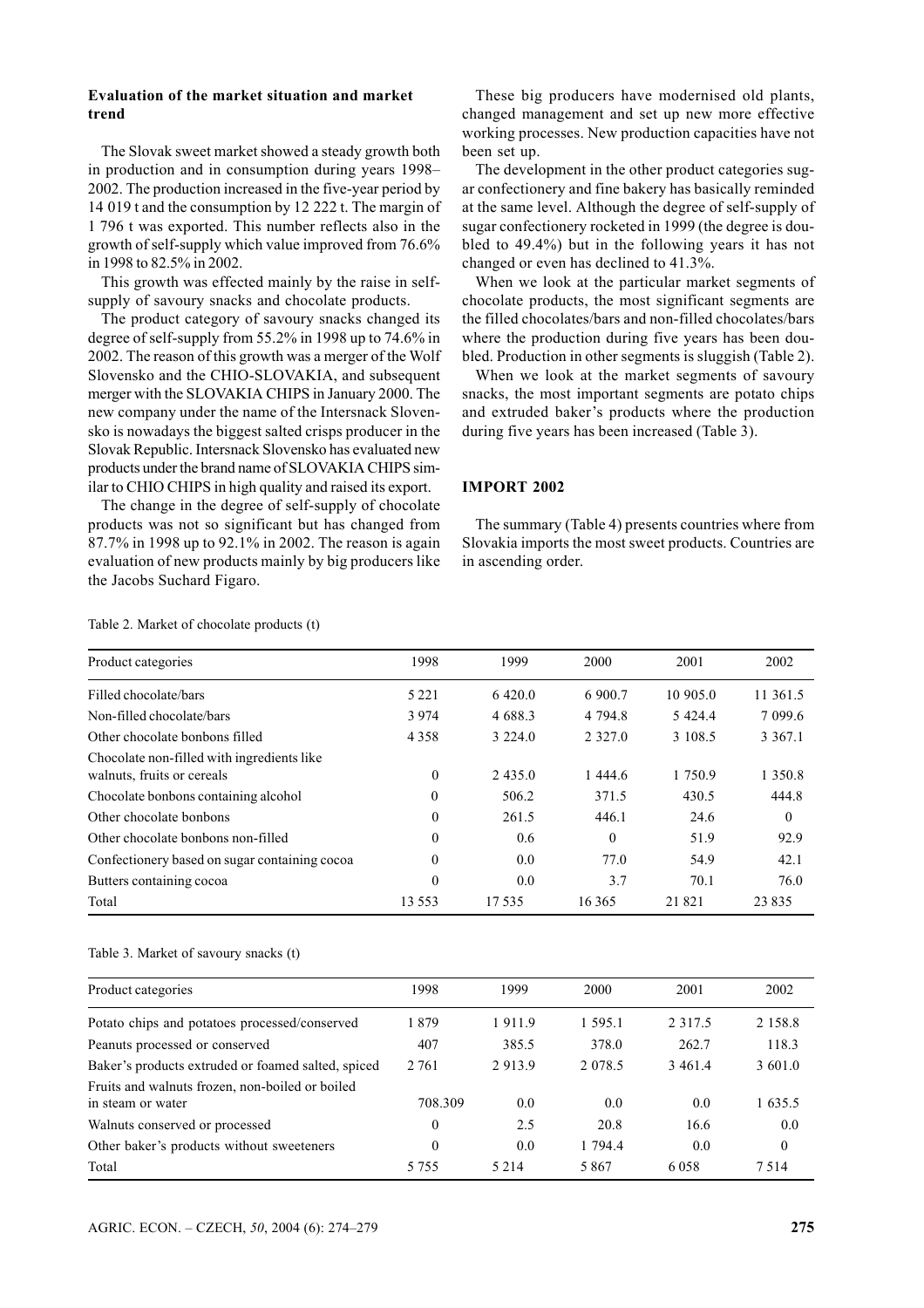Table 4. Slovakia imports (in t) of the sweet products according to the country of origin (year 2002)

|                     | Czech<br>Republic | Germany                   | Hungary             | Poland        | Nether-<br>lands | Greece      | France           | Austria         | Total      |
|---------------------|-------------------|---------------------------|---------------------|---------------|------------------|-------------|------------------|-----------------|------------|
| Chocolate products  | 10 856.773 1      |                           | 658.647 1 324.206   | 231.214       | 404.689          | 360.432     | 322.469          | 253.621         | 17 355.893 |
|                     | Czech<br>Republic | Poland                    | Spain               | Germany       | Italy            | Netherlands | Turkey           | Austria         | Total      |
| Sugar confectionery | 4 4 8 1 . 1 9 8   | 705.493                   | 576.864             | 422.745       | 203.001          | 166.971     | 99.801           | 61.778          | 6 963.563  |
|                     | Czech<br>Republic | Poland                    | Turkey              | Greece        | Romania          | Germany     | Belgium          | <b>Bulgaria</b> | Total      |
| Fine bakery         | 8 8 3 5 . 6 5 1   |                           | 2 303.194 1 437.640 | 815.115       | 351.700          | 332.848     | 252.596          | 205.153         | 15 356.464 |
|                     | Czech<br>Republic | Hungary                   | Poland              | China         | Austria          | Italy       | Germany          | Iran            | Total      |
| Savoury snacks      | 1959.879          | 465.363                   | 623.017             | 576.612       | 365.157          | 164.313     | 152.807          | 101.128         | 5 740.585  |
|                     | Czech<br>Republic | Poland                    | Hungary             | Germany       | Turkey           | Greece      | Nether-<br>lands | Austria         | Total      |
| Sweets total        | 26 133 501        | 862.918<br>$\overline{4}$ | 2 9 3 9 4 5 4       | 2 5 6 7 .04 7 | 1 709.799        | 1 188.817   | 818.612          | 721.386         | 45 416.51  |

The most important exporters of sweet products to Slovakia are the Czech Republic, Poland, Hungary and Germany. Explanation of this fact is the following: The main producers of sweets in Slovakia like Intersnack Slovensko (savoury snacks) or Nestlé Slovensko (chocolate products, fine bakery) usually have their plants in every above mentioned country, therefore the production is separated by product categories and every plant is specialising at a particular product, e.g. Nestlé produces in Slovakia only broth, soup, seasoning and other culinary products. Sweets are produced in the Czech Republic or in Germany. Intersnack Slovensko produces and sells brands like Chio, Wolf and Slovakia Chips but produces only the Slovakia Chips brand in Slovakia. Brands like Chio or Wolf are produced in Germany, Hungary and in

Poland. Of course all products of these brands have been sold in Slovakia and therefore must be imported.

# **EXPORT 2002**

Table 5 presents countries to which Slovakia exports the most sweet products. Countries are in the ascending order. In every market segment, export to Germany is highlighted.

The most important importers of sweet products from Slovakia are the same as the exporters that is the Czech Republic, Poland, Hungary and Germany. Explanation of this fact is the similar to the explanation of the import. Main producers of sweets in Slovakia have their plants

Table 5. Slovakia exports (in t) the sweet products according to the country of origin (year 2002)

|                     | Czech<br>Republic    | Poland            | Hungary   | Belgium   | Slovenia  | Turkey  | Croatia | Germany  | Total      |
|---------------------|----------------------|-------------------|-----------|-----------|-----------|---------|---------|----------|------------|
| Chocolate Products  | 7429.028             | 3 898.498         | 1 345.717 | 1 072 281 | 459.553   | 359.923 | 213.903 | 32.465   | 15 315.491 |
|                     | Czech<br>Republic    | Poland            | Hungary   | Belgium   | Russia    | Austria | France  | Germany  | Total      |
| Sugar confectionery | 1 057.477            | 499.083           | 212.006   | 148.965   | 97.430    | 57.305  | 57.034  | 52.449   | 2 454.189  |
|                     | Czech<br>Republic    | Hungary           | Poland    | Croatia   | Russia    | Romania | Ukraine | Germany  | Total      |
| Fine bakery         | 8 188,008            | 2 126.530         | 180.158   | 130.488   | 52.536    | 27.805  | 19.716  | 1.100    | 10 801.691 |
|                     | Russia               | Czech<br>Republic | Germany   | Austria   | Hungary   | Ukraine | Romania | Poland   | Total      |
| Savoury snacks      | 1 242.510            | 917.991           | 428.828   | 353.784   | 164.534   | 22.643  | 18.469  | 14.862   | 3 187.114  |
|                     | Czech<br>Republic    | Poland            | Hungary   | Russia    | Belgium   | Austria | Germany | Slovenia | Total      |
| Sweets total        | 17 592.504 4 592.601 |                   | 3 848.787 | 1 392.476 | 1 221.306 | 535.782 | 514.842 | 503.222  | 31 758.485 |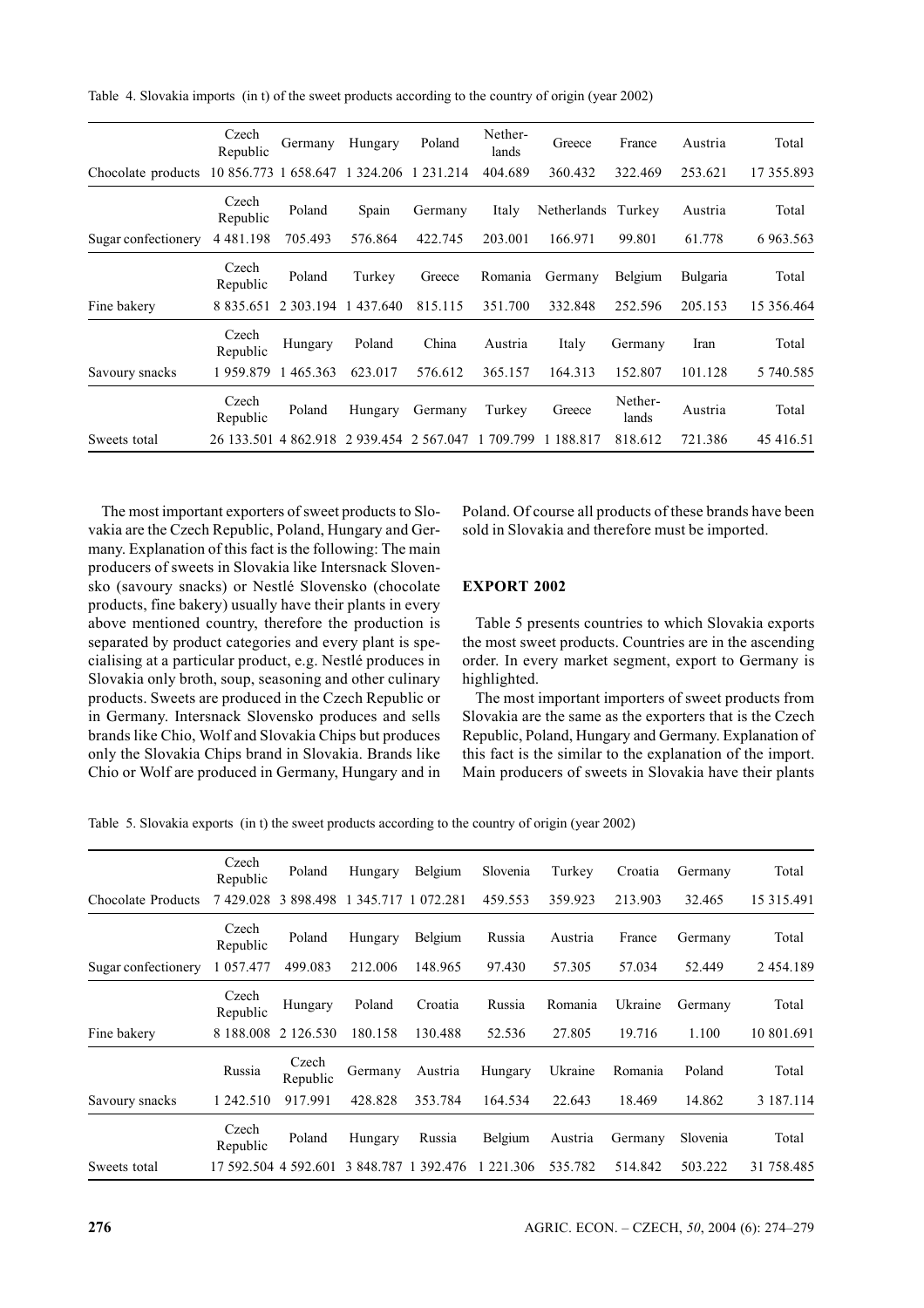in every above mentioned country therefore the production is separated by product categories and every plant is specialising at a particular product, e.g. Jacobs Suchard Figaro exports their products produced in Slovakia into the surrounding countries, consequently one producer can offer a wide variety of products.

The only difference in the main exporters and importers is Russia thanks to 1 242 t of walnuts and peanuts exported in 2002. It was a short-run matter because no trend or continuity is to be expected.

# **DEVELOPMENT OF DEMAND, CONSUMPTION AND MARKET SHARES**

According to the last census in 2001, there are 5 379 455 inhabitants in Slovakia. Because there is a population census in every 10 year, for the years of 1998–2002 the same number was calculated with.

The total consumption and consumption per capita of sweets, chocolate products, sugar confectionery, fine bakery and savoury snacks for the period 1998 to 2002 is presented in Table 6.

The total consumption of sweets has had an increasing tendency. In the period of years 1998–2002, the total consumption has increased by 18.5% due to the increased consumption in chocolate products (67.5%) and sugar confectionery (64%). Consumption in fine bakery  $(-2.5\%)$  and savoury snacks  $(-4\%)$  has been almost the same or has decreased.

#### **SALES CHANNELS, DISTRIBUTION CHANNELS**

Number of companies and entrepreneurs producing sweets in the Slovak Republic in 2003 is ca. 150. Most of these producers are small entrepreneurs or family businesses producing typical Slovak sweet specialities like Turkish delight, skalický trdelník (sweet cake/kolach with cinnamon or milled walnuts) or coconut bar and rarely

have an opportunity to get their products into the groceries, shops or supermarkets. They sell their production on the traditional markets occurring every city once a year.

In principal, the whole sweet market is divided between the top 5 producers and the specialised importers. Three of the Big 5 are companies with foreign ownership (Jacobs Suchard Figaro, Nestlé Slovensko and Intersnack Slovensko) who gained the biggest old Slovak sweet producing companies in the large-scale privatisation in the 90's. The remaining two are of Slovak ownership. They were formed either from Co-operatives COOP VYROBA (DRU, a.s. Zvolen) or after a successful privatisation joined together the remaining old big Slovak sweet producing plants (I.D.C. Holding which holds three plants Figaro Trnava, Pečivárne Sereď and Pečivárne Holič). All five producers have modernised their plants and have improved their products. Usually no new plants have been set up.

#### **Top 5 companies producing sweets in 2002**

#### *Jacobs Suchard Figaro*

Figaro the biggest producer of sweets in Slovakia with the tradition reaching back almost 100 years was divided into two parts in 1990. 100% of shares of the production plant Figaro Trnava was privatised by the I.D.C. Holding in 1993. The other production plant Figaro Bratislava was bought by the Kraft Jacobs Suchard. KJS got possession of 67% of shares of the Figaro Bratislava in 1992.

The main Jacobs Suchard Figaro brands in the Slovak market:

– Chocolate and chocolate sweets: Finetta, Nutina, Forte, Monte, 3BIT, Africana, Exotic, Monky, Kokosino, Tatiana, Milka.

#### *Nestlé Slovensko s.r.o.*

In Slovakia, all local Nestlé activities were organised by the Nestlé Food, s.r.o. Prievidza since 1992. All Nestlé companies in Czech and Slovak Republics have had a

Table 6. Consumption: sweets total, chocolate products, sugar confectionery, fine bakery and savoury snacks

|                     |             |      | Period     |             |             |            |            |  |
|---------------------|-------------|------|------------|-------------|-------------|------------|------------|--|
|                     | Consumption | Unit | 1998       | 1999        | 2000        | 2001       | 2002       |  |
| Sweets total        | total       | t    | 65 909.5   | 71 703.5    | 72 870.8    | 74 762.1   | 78 131.9   |  |
|                     | per capita  | kg   | 12.25      | 13.33       | 13.55       | 13.90      | 14.52      |  |
| Chocolate products  | total       | t    | 15 445.6   | 20 381.6    | 18 5 14 .6  | 23 066.9   | 25 875.2   |  |
|                     | per capita  | kg   | 2.87       | 3.79        | 3.44        | 4.29       | 4.81       |  |
| Sugar confectionery | total       | t    | 4 6 6 7 .9 | 6 5 4 2 . 8 | 7 1 3 0 . 6 | 7 1 9 8 .7 | 7 6 7 6 .0 |  |
|                     | per capita  | kg   | 0.87       | 1.22        | 1.33        | 1.34       | 1.43       |  |
| Fine bakery         | total       | t    | 35 377.1   | 35 094.1    | 37 150.4    | 34 794.1   | 34 513.6   |  |
|                     | per capita  | kg   | 6.58       | 6.52        | 6.91        | 6.47       | 6.42       |  |
| Savoury snacks      | total       | t    | 10 418.8   | 9685.0      | 10 075.2    | 9 702.5    | 10 067.1   |  |
|                     | per capita  | kg   | 1.94       | 1.80        | 1.87        | 1.80       | 1.87       |  |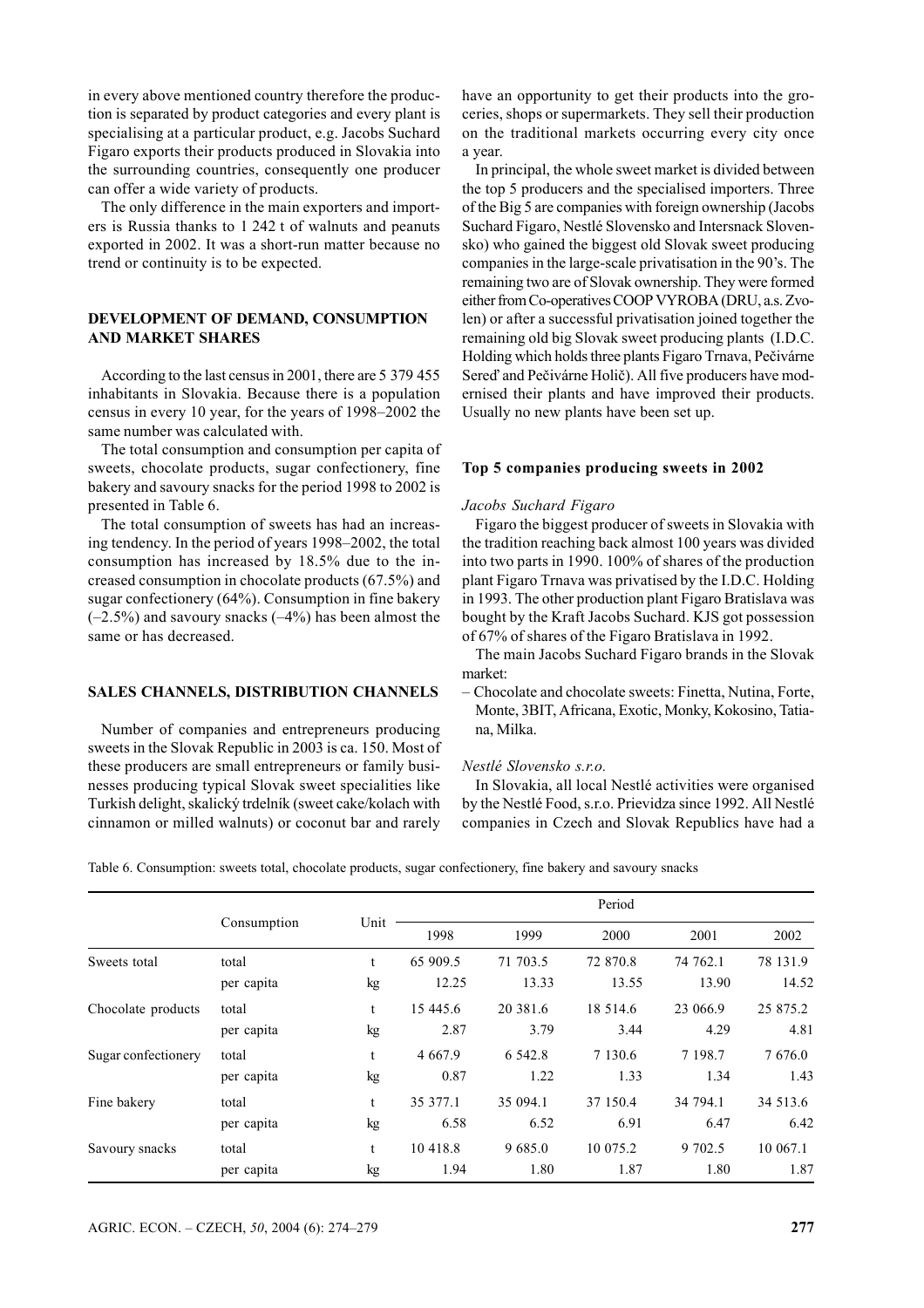common management team since 1999. On 1st October 2001 the Slovakian company Nestlé Food was renamed to the Nestlé Slovensko s.r.o.

The Nestlé Slovensko plant in Prievidza is focused on production of broth, soup, seasoning and other culinary products. The other products that Nestlé offers on our market are imported from the Central (mainly from the CR where Nestlé's production activities are focused on the production of chocolate and non-chocolate sweets. Chocolate and chocolate sweets are produced in the Orion and Zora plants. Sugar confectionery of many types, tastes and colours are produced in the complex Sfinx-Maryša.) and Western Europe and they are distributed from the central stores in individual countries together with the domestic production.

Nestlé Slovakia was awarded in 1999 the "Golden Biatec" and in 2000 the title "Firm of the year 2000". The review TREND TOP 2000 placed Nestlé on the 2nd place among the Slovak biggest food producers.

The main Nestlé brands in the Slovak market:

- Chocolate and chocolate sweets: Orion, Studentská pečeť, Křupíno, Kofila, Milena, Kaštany, Deli, Koko, Margot, Banány, Pomy, Libretto, Maryša, Orient dezert
- Sugar confectionery: Nestlé Lentilky, Jojo, Lipo, Bon-Pari, Toffo, Hašlerky, Sfinx, Antiperle, Polo, Anticol, Zones
- Biscuits and wafers: Orion Delissa, Milena, Sandwich, Nestlé Kitkat, Lion, Flipz
- Non-chocolate delicacies: Zora.

# *Intersnack Slovensko*

Intersnack Slovensko was founded as a result of a merger of the Wolf Slovensko and CHIO-SLOVAKIA, and subsequent merger with SLOVAKIA CHIPS in January 2000. Intersnack Slovensko is the biggest salted crisps producer in the Slovak Republic and has been awarded the SLOVAK GOLD certificate and ZLATY KOSAK (quality mark award on the biggest agricultural and food exhibition in the SR – AGROKOMPLEX) award for the high quality level of their products. Product range of Intersnack includes popular products of the international salted snacks brands Chio and Wolf, as well as the products of our national brand SLOVAKIA Chips.

The main Intersnack Slovensko brands in the Slovak market:

- Potato crisps/sticks: Chio Chips, Chio X-TREME, Chio Master Crock, Chio Totilla Chips, PomBär, Gold Fishli, Stickletti, Party Mix, Slovakia Chips, Slovakia X-Chips, Slovakia white crisps
- Peanuts: Slovakia peanuts, Chio salted peanuts

### *I.D.C.(Investment Development Company) Holding, a.s.*

Important producer of biscuits and other confectionery in Slovakia. The production is concentrated in three production plants (Figaro Trnava, Pečivárne Sereď, Pečivárne Holič) that altogether employ over 1500 employees. The annual production represents approx. 30 000 tons of products, the turnover amounting to approx. 40 Mio. USD.

The portfolio of the I.D.C. Holding products consist of over 20 kinds of candies, rock-candy lollypops, refreshing jelly and frappe, chocolate-coated products, special Christmas and Easter sweets, fine filled wafers, chocolate-coated and non-coated biscuits, crispy wafer rolls, crackers, gingerbread and chocolate bars.

The I.D.C. Holding has a share on the Slovak confectionery market higher than 50% in biscuits and cookies, and 30% market share in the sale of candies. About half of the total production is exported.

On July 2000, the company was awarded the quality certificate ISO 9002.1994 and its ambition is to become a major Central-European food producing company.

The main I.D.C.Holding brands on the Slovak market:

- Gingerbread: Bombi(chocolate coated), Familio
- Candies: Bari, Doxy, Sibirky, Snehulky
- Biscuits and wafers:Lusette, Horalky, Romanca, Trend, Andante,Mäta, Mila
- Crackers: Trocre
- Candies (functional sweets): Verbena Active, Verbena Anise, Verbena Pine, Verbena Sage, Verbena Fit, Verbena Young

#### *DRU, a.s. Zvolen*

The DRU Company based in Zvolen was founded in 1999 as the result of the corporate transformation of the Co-operative COOP VYROBA into a joint stock company. Shareholders of the company include the selected cooperatives Jednota SD in Slovakia, together with the Slovak Union of Co-operatives. DRU with its 250 employees and annual production of circa 200 million Slovak crowns ranks among medium-sized companies in the Slovak market. At the same time, it is a member of the Slovak Association of Producers of Confectionery, Coffee-Related Products and Pastry.

The company works exclusively with its own recipes created on the basis of natural ingredients, using no colouring or flavouring agents. The whole production process is bound by strict directives and the products are subject to regular output controls. This quality has been acknowledged by granting the company the GOLD ALI-MENTA award for the product DRU Sesame Sticks in 1997 and for the Wafers with hazelnut filling (450 g) in 1998.

The company has undergone a centralisation of production in 1999 and since then, it has been producing these items in its production plants in Zvolen, Lipany and Galanta. The company directs its sales policy at the constant improvement of the distribution network, which is currently able to guarantee all customers the delivery of the goods within 48 hours. At the same time, the company tries to find a place for their products not only in domestic markets but also on foreign ones.

- The main DRU brands in the Slovak market:
- Sticks: DRU Salty sticks, DRU sesame sticks, DRU graham sticks, DRU spicy sticks
- Biscuits and wafers: DRU unfilled rolls, DRU rolls with hazelnut/peanut/yoghurt filling, coated/uncoated with chocolate, DRU hazelnuts/peanuts/lemon wafers